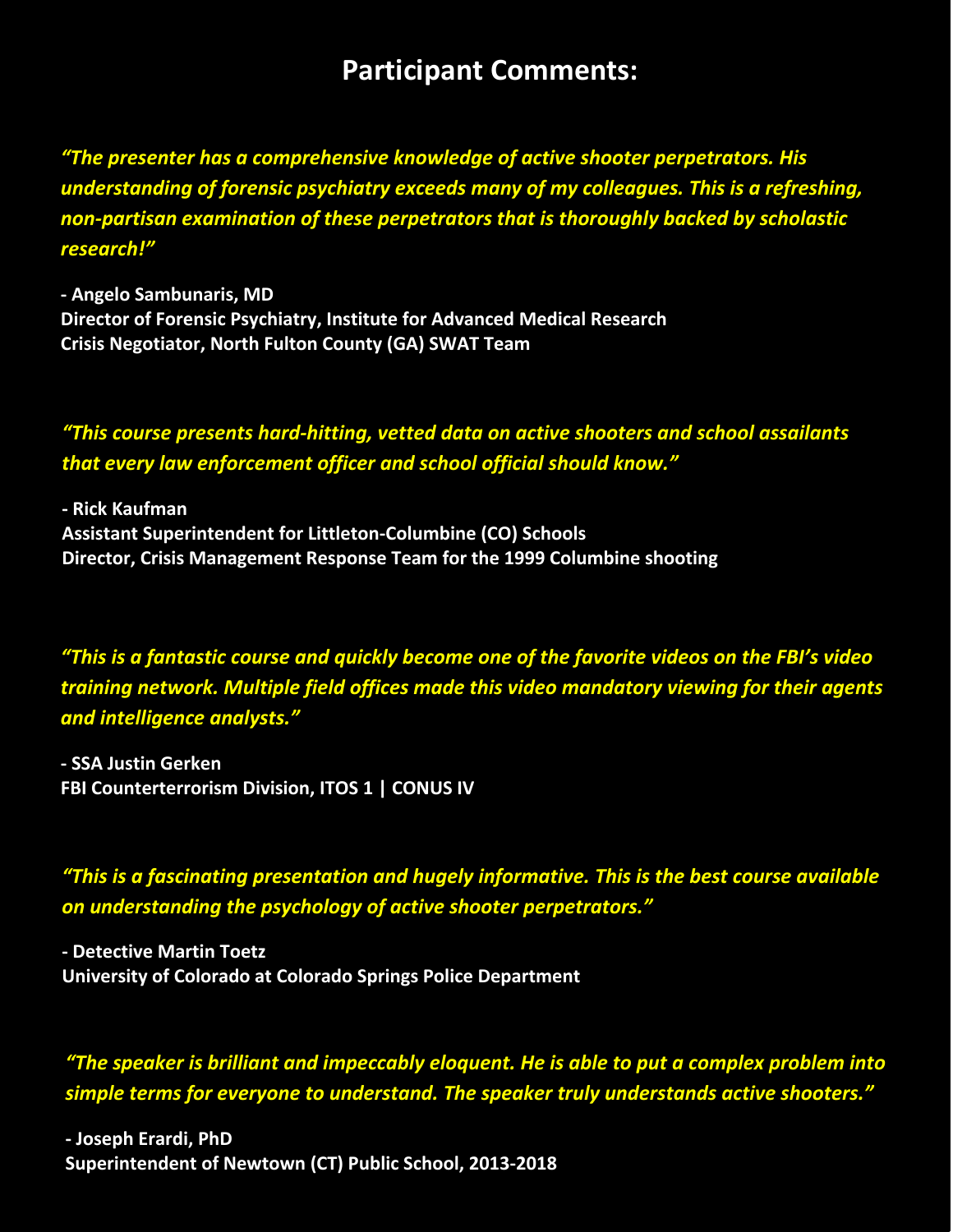

## **THREAT SUPPRESSION® INCORPORATED**

*Corporate Headquarters:* 525 North Tryon Street, Suite 1600 ǀ Charlotte, NC 28202 ǀ USA *Corporate Mailing Address:* Post Office Box 57 ǀ Fort Mill, SC 29715 ǀ USA *Phone:* 800.231.9106  *Fax:* 801.905.3736 *Web:* www.ThreatSuppression.com *E‐Mail:*  info@ThreatSuppression.com

## **Presentation Title:** *"Understanding the Adolescent Active Shooter: Psychology, Neuroscience, Behavior, Threat Assessment, and Threat Leakage"*

## **Presentation Description:**

This comprehensive, research-based lecture examines the psychology and behavior of active shooter/mass violence perpetrators. Firmly grounded in 25,000 hours of research by Threat Suppression, this course is an apolitical, non-biased examination of perpetrator behavior, motives, and indicators. This course addresses many of the theories surrounding active shooter perpetrators. With more than 400 citations and references, this presentation provides a factual examination of available scholastic research.

Law enforcement officials, intelligence analysts, school administrators and others need to have a thorough understand of both the psychology and behavior to effectively prevent active shooter attacks. This course is ideal for law enforcement officers, intelligent analysts, school administrators, school counselors, school resource officers, mental health providers, prosecutors, military leadership, and security officials with recognized critical infrastructure. Threat Suppression has provided this training to multiple federal law enforcement agencies, including the Federal Bureau of Investigation, the Department of Homeland Security, the United States' District Attorney's Office, the Department of Education, and the Department of Defense.

Active shooter/active assailant events continue to increase the United States. Unfortunately, in many cases, the identifying pre-attack clues are often discovered after the attack. In almost all cases, the perpetrator exhibited warning signs prior to the attack. In many cases, family, friends, and school employees stated that they were very concerned that the perpetrator would conduct some type of attack. However, in all attack cases, the warning signs were either not recognized or not acted upon in time to stop the attack.

Although there is no standard "profile" of the active assailant, there are many commonalities. In this course, the presenter will discuss the perpetrator commonalities, including the psychology, neuroscience, causative factors, common motives, pre-attack intelligence gathering, and preattack warning indicators. The presenter will discuss the adolescent active shooter, adult "workplace" active shooter, homegrown violent extremist, and domestic terrorist. Although each typology is similar, there are certain characteristics unique to each group.

Threat leakage is the communication to a third party of the intent to do harm. Threat leakage is fact-based, dynamic, acute, and often accelerates as the attack approaches. Threat leakage frequently occurs in active shooter attacks, especially those attacks perpetrated by adolescents. Leakage is one of the best and most important predictors of an adolescent's impending violent act. In this presentation, the concept of threat leakage will be explored. The leakage pathway of warning behavior is covered, including numerous real-life examples of leakage in social media, diaries, school projects, and more. Numerous active shooter perpetrators will be discussed, and examples of each perpetrator's threat leakage will be shown.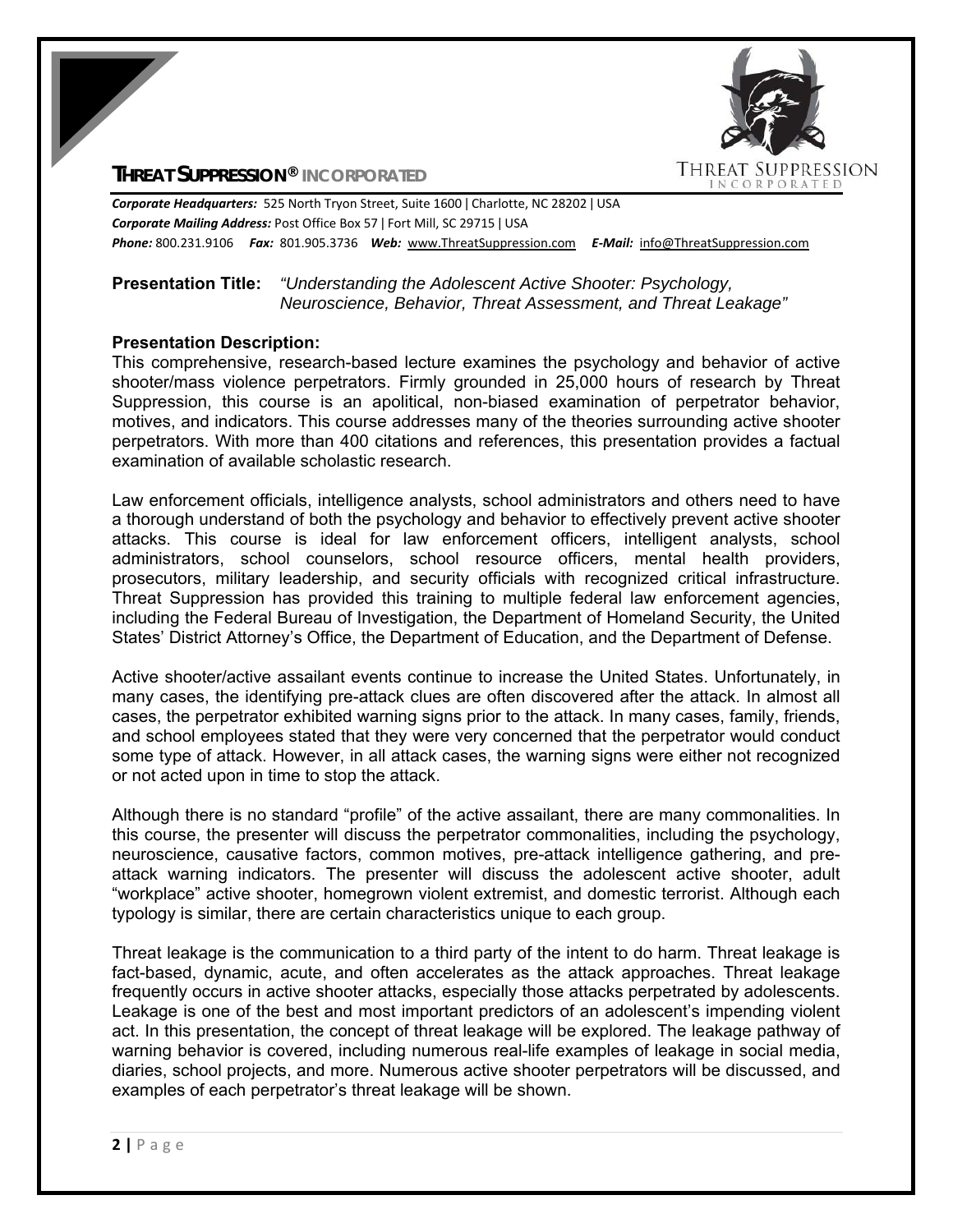This presentation addresses some of the most controversial subjects surrounding active shooter perpetrators. This course discusses the correlation of mental illness, the debate about psychiatric medications as a causative factor, video games as a reported causative factor, bullying, copycat contagion, and more. This course presents a comprehensive package that allows the course participants to form their own opinion based on current scholastic research.

The presenter will discuss numerous hypothesized reasons for the increase in active shooter events. These reasons include Marcia's theory of identity, access to weapons, history of abuse, traumatic brain injuries, self-bullying, fatherless homes, and more. At the end of the course, the presenter will provide a case study of an adult active shooter and the events that led up to the shooting.

The presenter will discuss the threat assessment process and ways to systematically examine a potential perpetrator for warning behavior. Many threat assessment tools are widely available. The presenter will discuss fundamentals that should be included in any threat assessment tool. Last, the presenter will discuss how to determine a threat, including imminent threat, mediumrisk threat, and low-risk threat. The presenter will describe key questions to ask during the threat evaluation process to determine the level of risk. The presenter will also describe clues to look for in an individual's social medial profiles.

## **Presentation Objectives (depending on course length):**

- 1. At the conclusion of this program, attendees will learn and discuss the dangers of profiling potential active shooter perpetrators.
- 2. At the conclusion of this program, attendees will learn and discuss the evolution of the active shooter perpetrator.
- 3. At the conclusion of this program, attendees will learn and discuss three major commonalities seen in adolescent active shooter perpetrators.
- 4. At the conclusion of this program, attendees will learn and discuss the neuroscience of active shooter perpetrators.
- 5. At the conclusion of this program, attendees will learn and discuss the commonalities with psychopaths, sociopaths, sadists, and narcissists.
- 6. At the conclusion of this program, attendees will learn and discuss the characteristics of a homegrown violent extremists.
- 7. At the conclusion of this program, attendees will learn and discuss the characteristics of a domestic terrorist
- 8. At the conclusion of this program, attendees will learn and discuss the radicalization process of homegrown violent extremists, domestics terrorists, and how this process is very similar to the disgruntled active shooter.
- 9. At the conclusion of this program, attendees will be able to describe debate regarding mental illness and active shooter perpetrators.
- 10. At the conclusion of this program, attendees will be able to describe debate regarding violent video games and active shooter perpetrators.
- 11. At the conclusion of this program, attendees will be able to describe debate regarding anti-psychotic medications and active shooter perpetrators.
- 12. At the conclusion of this program, attendees will be able to describe threat leakage.
- 13. At the conclusion of this program, attendees will be able to describe hypothesized reasons for the increase in active shooter events.
- 14. At the conclusion of this program, attendees will be able to describe the threat assessment process and fundamentals of every threat assessment.
- 15. At the conclusion of this program, attendees will be able to describe key questions to ask to determine credibility of threat from potential perpetrators.